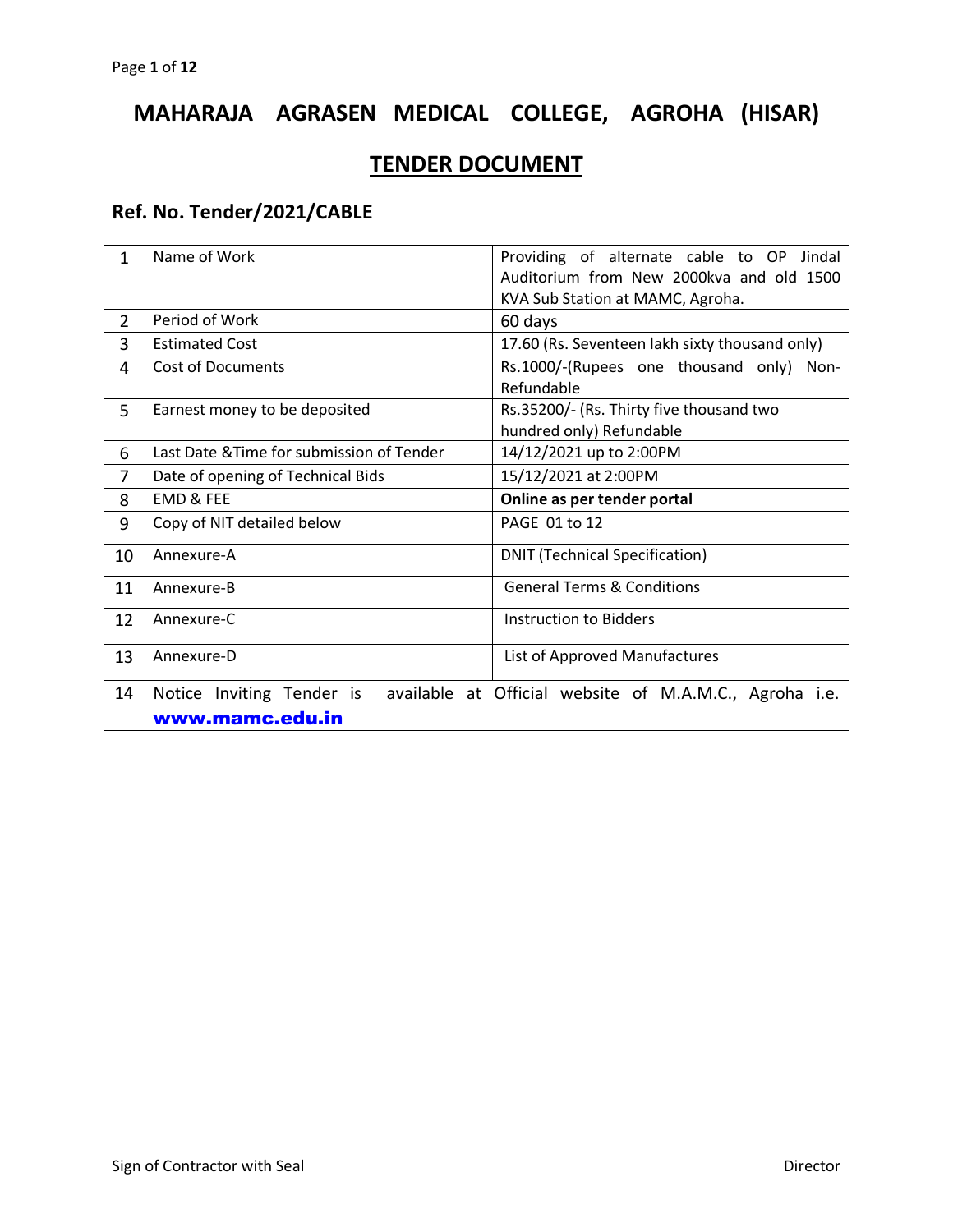## **Annexure- A**

| <b>TECHNICAL SPECIFICATIONS</b>                                                        |                                                                                                                                                                                                                                                                                                                                                                                                                                                   |      |                                                           |         |  |  |
|----------------------------------------------------------------------------------------|---------------------------------------------------------------------------------------------------------------------------------------------------------------------------------------------------------------------------------------------------------------------------------------------------------------------------------------------------------------------------------------------------------------------------------------------------|------|-----------------------------------------------------------|---------|--|--|
| Name of work: - Providing of alternate cable to OP Jindal Auditorium from new 2000 KVA |                                                                                                                                                                                                                                                                                                                                                                                                                                                   |      |                                                           |         |  |  |
| and old 1500 KVA Sub Station at MAMC, Agroha.                                          |                                                                                                                                                                                                                                                                                                                                                                                                                                                   |      |                                                           |         |  |  |
| Sr.                                                                                    | <b>Description</b>                                                                                                                                                                                                                                                                                                                                                                                                                                | Qty. | Rate to be quoted by the<br><b>Contractor (in Rupees)</b> |         |  |  |
| No.                                                                                    |                                                                                                                                                                                                                                                                                                                                                                                                                                                   |      | in figure                                                 | in word |  |  |
| $\mathbf{1}$                                                                           | Supply and erection of Modular case circuit breaker single pole/4 pole on<br>existing wall/pedestal/Panel including bounding to earth and making necessary<br>connections required to complete the job in all respect up to the entire<br>satisfaction of the Engineer-in-charge of the work. (HSR 23.22.1)<br>(23.22.1.8) TRIPLE POLE MCCB 600 to 800 Amp, 50 KA (800 Amp.)                                                                      | each | 1                                                         |         |  |  |
| $\overline{2}$                                                                         | MCCB enclosure made of sheet steel suitable for mounting MCCB of following<br>ratings. (HSR 23.22.2)<br>(23.22.2.3) MCCB above 250 A and unto 630 A FP (For 800 AMP)                                                                                                                                                                                                                                                                              | each | 1                                                         |         |  |  |
| 3                                                                                      | Laying of underground cable 0.75 meter below ground level covered with sand<br>and bricks including excavation and refilling of trenches.:- (HSR 24.2.2)<br>(24.2.2.5) 300 sqmm to 400 sqmm 3 to 31/2 Core                                                                                                                                                                                                                                        | mtr  | 450                                                       |         |  |  |
| 4                                                                                      | Note: additional cable in same trench : 50% of Main cable cost<br>(24.2.2.5) 300 sqmm to 400 sqmm 3 to 31/2 Core                                                                                                                                                                                                                                                                                                                                  | mtr  | 450                                                       |         |  |  |
| 5                                                                                      | Laying of underground cable in pipe/existing open/closed trench etc as (HSR<br>24.2.4)<br>(24.2.4.5) 300 sqmm to 400 sqmm 3 to 3½ Core                                                                                                                                                                                                                                                                                                            | mtr  | 100                                                       |         |  |  |
| 6                                                                                      | Supply and erection of suitable compression type brass cable glands for<br>underground Cable: (HSR.24.2.7)<br>(24.2.7.7) 300 sqmm to 400 sqmm Cable 3 to 3.5 Core<br>Confirming to IS 7098 (Part-1): 2021, IS:8130-2013, IEC 60502, IS:5831-1984<br>standard with latest amendment thereof.                                                                                                                                                       | set  | 16                                                        |         |  |  |
| $\overline{7}$                                                                         | Supply and erection of aluminum lugs heavy duty including crimping etc. up to<br>the entire satisfaction of the Engineer-in-charge of the work .(HSR 24.2.8)<br>(24.2.8.11) 150 sqmm                                                                                                                                                                                                                                                              | each | 16                                                        |         |  |  |
| 8                                                                                      | $(24.2.8.14)$ 300 sqmm                                                                                                                                                                                                                                                                                                                                                                                                                            | each | 48                                                        |         |  |  |
| 9                                                                                      | Supply and erection of cable route marker made of 50 cm long 10 cm dia M.S rod<br>welded/riveted at the top with 10cm dia 3 mm thick MS plate inscribed with<br>'cable' word on it, having a cross arm 30 cm long of same dia welded at the<br>bottom, in existing trench 45 cm below ground level.(HSR 24.2.10)                                                                                                                                  | each | 40                                                        |         |  |  |
| 10                                                                                     | S/E mark double walled corrugated (DWC) HDPE, pipe 10 Kg/Cm2, laid 0.75<br>Meter below ground level including digging and refilling of earth including cost of<br>suitable size socket/coupler for HDPE pipe including the cost of labour and<br>material required to complete the job in all respect up to the entire satisfaction<br>of Engineer in charge of the work.(HSR 24.5.2)<br>(24.5.2.6) DWC/HDPE pipe 145/123 mm outer dial inner dia | mtr. | 18                                                        |         |  |  |
| 11                                                                                     | supply of PVC /XLPE insulated sheathed underground cable Make Havells, KEI,<br>polycab, finolex (NS)<br>(a) 300 sqmm 3.5 core cable aluminium conductor GI strip armored cable                                                                                                                                                                                                                                                                    | mtr. | 1000                                                      |         |  |  |
| 12                                                                                     | Supply, installation, testing and commissioning of 800 AMP 4 Pole<br>EURO ON LOAD Manual operated change over switch suitable for operation 440<br>volt 50 Hz Ac supply front handle type in SS enclosure Make - Havells, Indoasian,<br><b>L&amp;T (NS)</b>                                                                                                                                                                                       | each | $\overline{2}$                                            |         |  |  |

**Note: Rate to be quoted including GST.**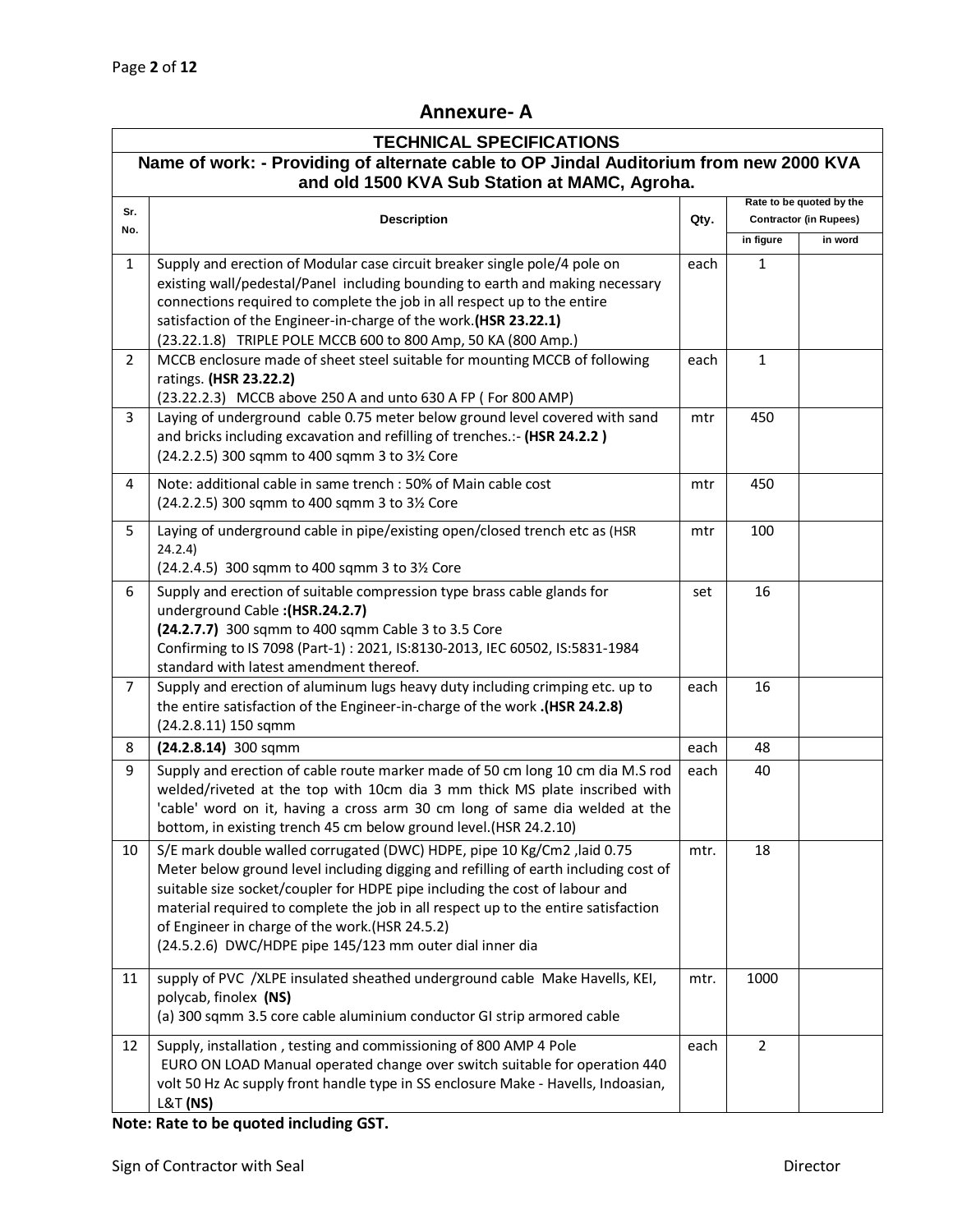### **ANNEXURE-B**

#### **General Terms & Conditions**

- 1. The e-tender is invited for- Providing of alternate cable to OP Jindal Auditorium from new 2000 KVA and old 1500 KVA Sub Station at MAMC, Agroha at MAMC, Agroha. The tender documents can be downloaded from the Institute website **WWW.mamc.edu.in**.
- 2. Qualification of the Bidder:-
- 2.1 All bidders shall provide the Qualification Information, Forms of Bid and the affidavits / Undertakings. The scanned copy of affidavit shall have to be submitted in technical bid and on Completion of Technical Evaluation the original affidavit should be submitted by the bidders. The Affidavit in original shall form part of the agreement.
- 2.2 All bidders shall provide following information and documents with their bids:
	- a) Copies of original documents defining the constitution or legal status, place of registration, and principal place of business, written power of attorney of the signatory of the Bid to commit the Bidder.
	- b) Total monetary value of similar nature work performed during each of the last three years.
	- c) Experience in works of similar nature and size for each of the last three years and details of work underway or contractually committed, and clients who may be contacted for further information on these contracts.
	- d) Reports on the financial standing of Bidder, such as profit and loss statements / auditor's reports for the past three years.
- 2.3 Bids from Joint ventures are not acceptable.
- 2.4 Qualification Criteria:- To qualify for award of the contract, each bidder in its name should have in the last three years as referred:
	- **a)** Average Annual financial turnover during the last 3 years, ending 31st March of the previous financial year, should be at least equal to the estimated cost.
	- **b)** Experience of having at least one similar completed work in last three years costing not less than estimated cost.

Following shall be applicable to the above:-

- a) Cost of work shall mean gross value of the completed work including the cost of materials supplied by the Govt. / Client, but excluding those supplied free of cost. This should be certified by an officer not below the rank of Executive Engineer/ Project Manager or equivalent (calculated on the basis of 8% value added compounded per year).
- b) The applicant should have minimum Average Annual financial turnover during the last 3 years, ending  $31<sup>st</sup>$  March of the previous financial year, should be at least equal to the estimated cost. This should be duly audited by a Chartered Accountant.
- 2.5 Sub-contractors' experience and resources shall not be taken into account in determining the Bidder's compliance with the qualifying criteria.
- 2.6 Even though the bidder met the above qualifying criteria, they are subject to be disqualified if they have:
	- Made misleading or false representations in the forms, statements and attachments submitted in proof of the qualification requirements; and/or.
	- Record of poor performance such as abandoning the works, not properly completing the contract, inordinate delays in completion, litigation history, or financial failures,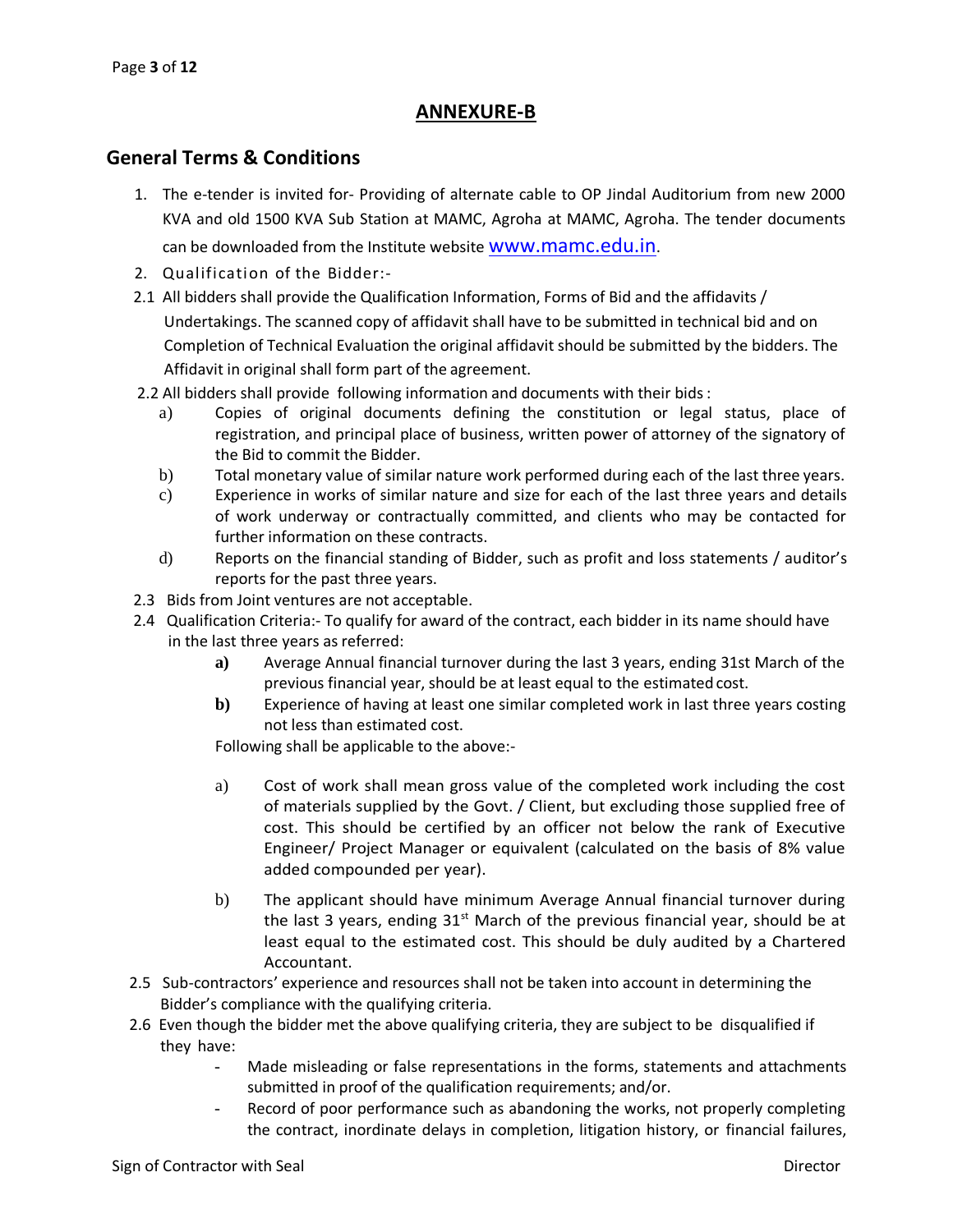poor quality work etc.

Participated in the previous bidding for the same work and had quoted unreasonably high bid prices and could not furnish rational justification to the employer.

 The bidder who had abandoned the work or his contract was rescinded or was terminated due to non completion of work/ or any other default on the part of the contractor in any contracts during last three years, shall be considered as non performer and no work will be allotted to him. No specific order for debarment shall be needed for this purpose.

- 3. The application for tenders must be accompanied with the copy of GST & PAN Numbers, valid copy of Empanelled with Govt.
- 4. The Contractor should have registered with ESIC & Labour department as Contractor. He will be fully responsible for any mishappening with the manpower.
- **5.** The tender must be deposit the tender fees & Earnest Money online in favor of Director, M.A.M.C., Agroha (Hisar) through e-tender portal. The Tender without tender fee & Earnest Money will not be considered and will be rejected out rightly **(Scan copy upload in e-tendering site)**
- 6. The DNIT, Terms & Conditions is available at official website of MAMC, Agroha i.e. [www.mamc.edu.in.](http://www.mamc.edu.in/)
- 7. The Director, MAMC, Agroha reserves the right to reject the tenders without assigning any reason and no claim on this account will be accepted.
- 8. The 10% Security, GST, T.D.S., Labour Cess as per Govt. rules charged by Govt. from time to time and 0.5% Water charges if used and Electricity charges as per actual Metered consumption shall be paid by the Contractor / recovered from each running bills. The 10% security may be got released by the Contractor after 90 days of defect free completion of work including, testing, commissioning and clearance by Engineer-In-charge on furnishing of 3% security in the shape of performance Bank guarantee. The security so deducted will be refunded after completion of warranty period subject to good performance of the equipment. No interest will be paid on the security so deposited.
- 9. Conditional tenders and tender without Earnest Money will be rejected.
- 10. In case of dispute between Contractor and the Institute, the arbitrator will be appointed by MAMC, Agroha, whose decision will be final and binding on both the parties.
- 11. The jurisdiction for all dispute related to this tender will be Court, Hisar.
- 12. If the date of opening of tender happens to be holiday, the tender will be opened on the next working day at the same times as already specified.
- 13. All the works are to be carried out as per Haryana PWD Specifications/as per instructions of consultant / Engineer-in-Charge at site.
- 14. Black listed Contractors/partners/proprietor will not be allowed to participate in Tenders (Affidavit is to be given by the Contractor/partner/proprietor in regard with no blacklisting/any litigation).
- 15. The specific rates for non-schedule items must be quoted in words and figures.
- 16. Taxes whatsoever may be paid on materials in respect of this contract and service tax shall be payable by the contractor. MAMC, Agroha (Hisar) will not entertain any claim on this account.
- 17. The interested tenders are requested to visit the site at M.A.M.C., Agroha during office hours i.e.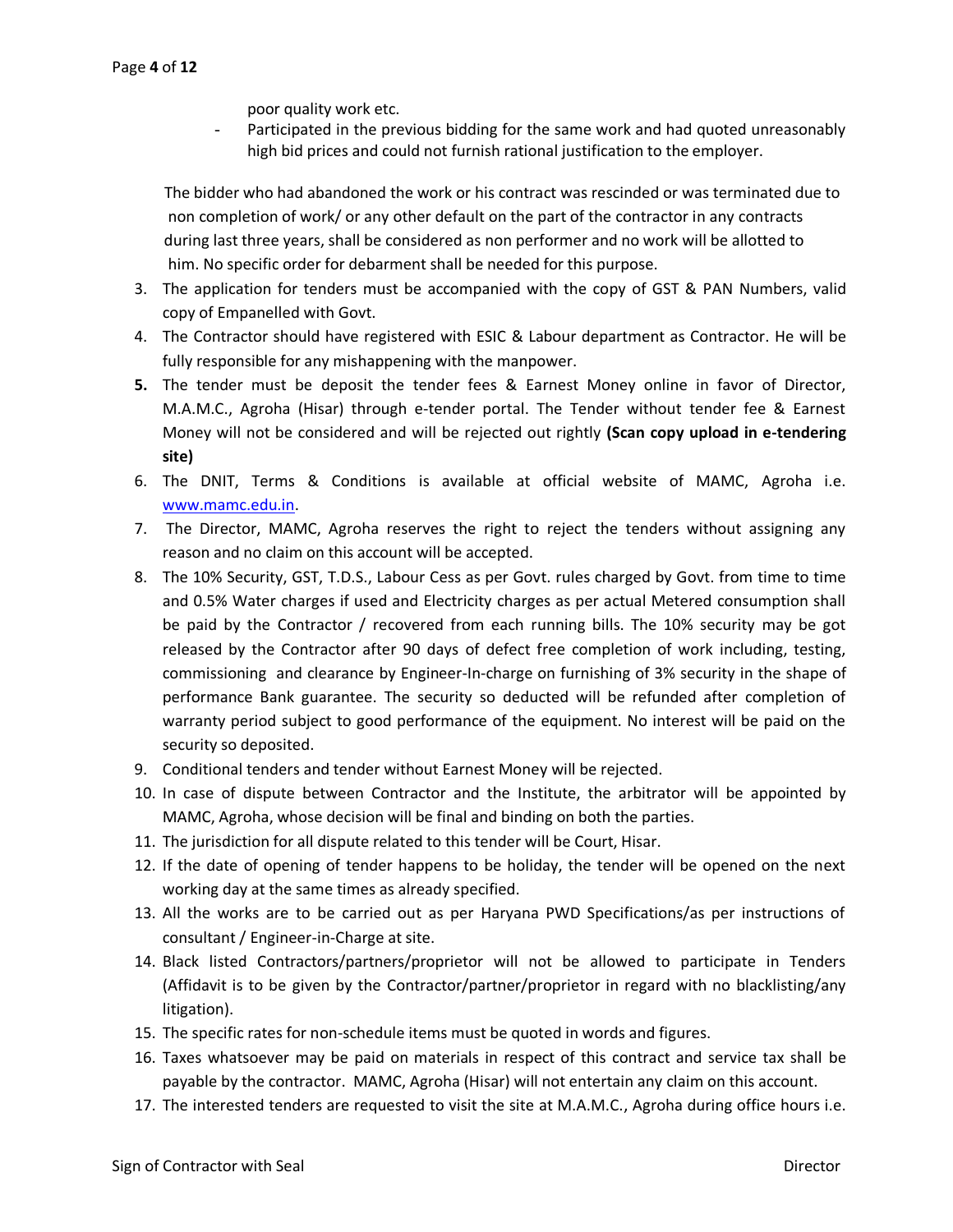up to 3:00 p.m. on any working day to have all information they want to collect and also to have on the spot assessment /clarifications. However the visit will be at their own cost and department will not bear any expenditure on this account.

- 18. All other terms & conditions are as per DNIT and successful contractor will have to make an agreement with MAMC regarding the work before start of work.
- 19. The Contractor / Agency should submit an Affidavit that the firm has not been debarred /black listed by any Govt. Department / Autonomous body / society.
- 20. Work will be completed in 60 days (the completion schedule will be 60 days from the issue of work order).
- 21. In case of Non completion of work within the stipulated time, a penalty equaling 10% of the cost of work shall be levied upon the contractor.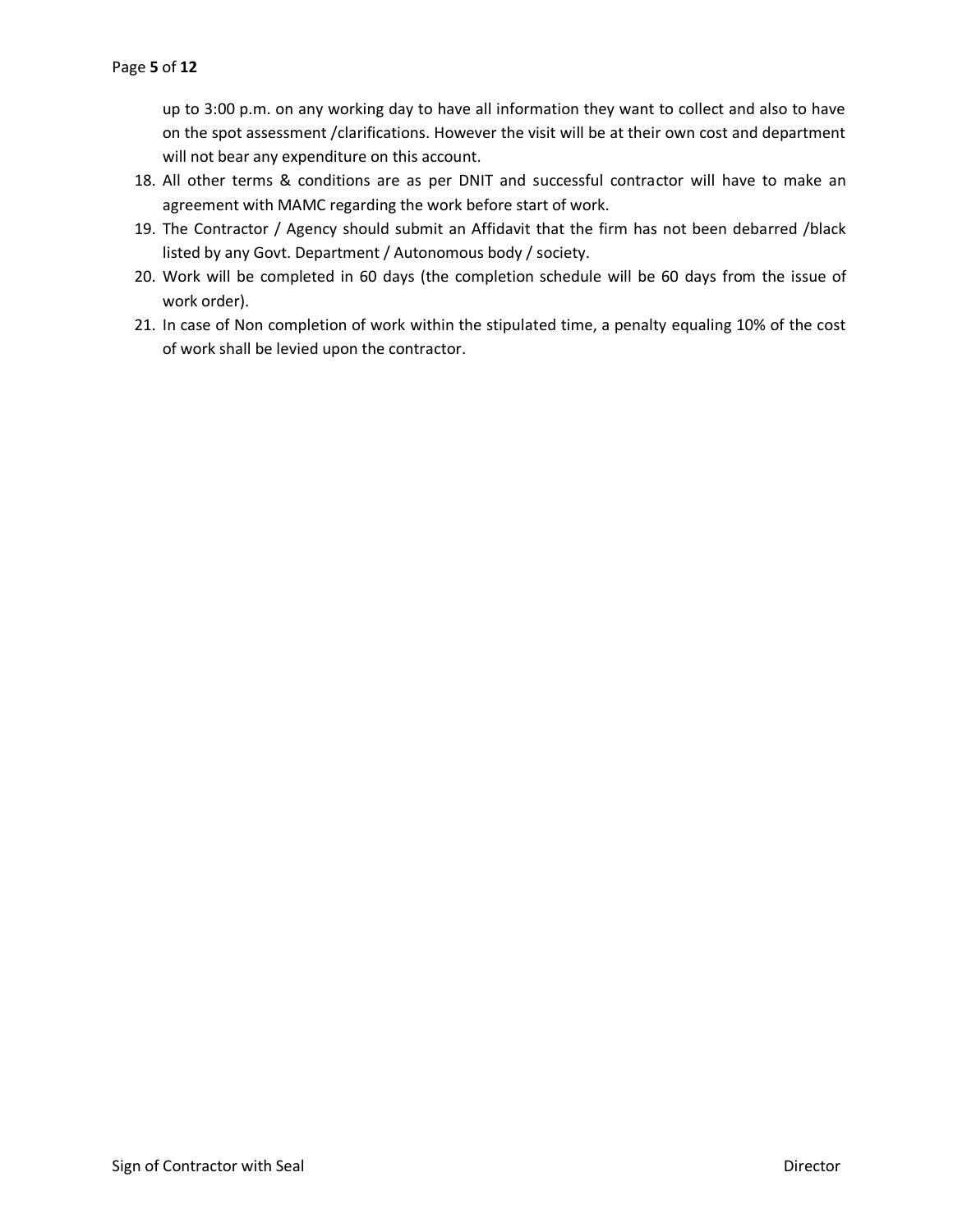### **ANNEXURE - C**

### **INSTRUCTIONS TO BIDDERS**

- 1. The scope of work shall consist of cost of all material, labour tools and plants, water and electricity bill etc., engineering, supervision, Installation, calibration, adjustment as required for commissioning of the equipment. The term complete installation shall means, not only major items of the plant and the equipments covered by the specifications, but also incidental sundry components necessary for complete execution and satisfactory performance of installation with all labour charges, whether or not specifically mentioned in the tender documents which shall be provided by the contractor at no extra cost.
- 2. Noting shall be paid for the damage by rain, floods or any other act of God.
- 3. The whole work shall be carried out strictly in accordance with Haryana PWD Specifications 1990 with up to date amendment/correction slips up to entire satisfaction of the Engineer-incharge.
- 4. Nothing shall be paid for unforeseen delays on account of non-availability of any kind of material drawing or design.
- 5. The contractor shall provide suitable measuring arrangement at site for various articles brought by him.
- 6. In this contract schedule of rates, only essential portion of items have been written but it will deem to cover the entire items fully described in Haryana Common Schedule of rates.
- 7. No claim will be entertained from the contractor in case of any mistake in description, rates or unit occurs in any of the items taken in this schedule while composing this on account of typing or comparison and over –sighting. If there is any mistake, the same shall be rectifiable at any stage as per Haryana common Schedule of rates.
- 8. Approximate quantities have been given in the contract schedule of rates and these may very at the time of actual execution of the work. The payment will however be made according to the actual work done by the contractor.
- 9. The amount of work can be increased or decreased as per requirement of site and contractor will have no claim on this account.
- 10. The items given in the contract schedule of rates can be changed by the Engineer-in –charge and its execution will be binding on the contractor.
- 11. In the event of any extra or additional work being carried out under orders in writing of the Engineer-in-charge of the work in connection with any type of work the same shall be measured as laid down in the respective schedule of H.S.R. 2021, any amendment thereof.
- 12. No claim on account of fluctuation in prices due to any reasons whatsoever will be considered.
- 13. The department reserves the option to take away any items of the work or any part thereof at any time during the currency of the contract and re-allot it to another contractor with due notice to the contractor without liability of compensation.
- 14. The successful contractor shall have to sign an affidavit to the effect that he has no relation or connection with the firm/contractor blacklisted by Govt. of Haryana /Govt. of India from time to time.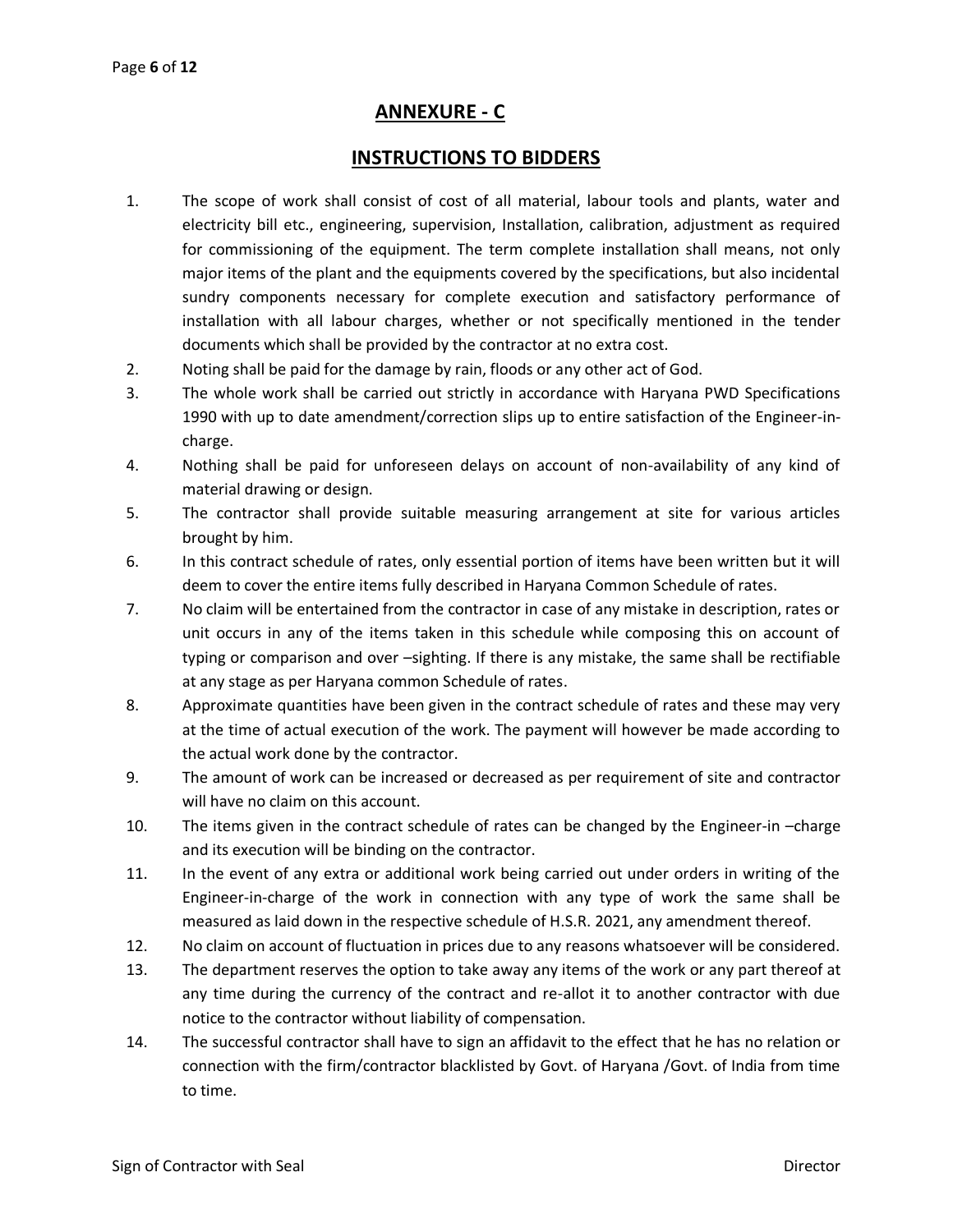- 15. Any item of work not provided in the contract schedule of rates, if required to be executed will be paid as per Haryana schedule of rates 2021.
- 16. Before energizing the system for any type of electric installation the following tests /certificate should be given by the contractor:
	- a. Earth resistance test.
	- b. Insulation test.
	- c. Polarity test.
	- d. CEI inspection/test (where ever mandatory required)
- 17. All cable connections with main switches and MCCB shall be through dowel or any other reputed make tinned copper/Al lugs/thimbles duly crimping tools & earthing connection be also made solidly.
- 18. All recess chases and holes made for wiring or other purpose shall be filled up properly and wholly and brought to its original finish to the satisfaction of the Engineer-in-charge.
- 19. The route, diagram in duplicates on suitable size of tracing cloth for cables/installation made shall have to be supplied immediately after completion of work.
- 20. The contractor has to strictly follow the fair wages clause.
- 21. The Contractor must have valid license from the Chief Electrical Inspector, Govt. Of Haryana.
- 22. The contractor shall be required to give the insulation test certificate applicable type test as per latest IS /specification and routine test conducted by the manufacturer of all materials like PVC underground cable, transformer, panels and allied materials involved in the scope of work.
- 23. The tests should be conducted in the presence of the representatives of M.A.M.C. deputed by Director/ Engineer-in-charge.
- 24. The items/materials brought at site of work should be ISI marked/specified make and as per the list approved appended in the DNIT. In case there in any dispute regarding its quality then the same will be got checked from any approved laboratory at his own cost by the contractor within 10 days from the date of order given by the Engineer-in-charge in writing.
- 25. Recovery of Income Tax, GST, Electricity charges & security etc. will be made from the contractor in running /final bill on the gross amount as per instructions of Govt.
- 26. Analysis of rates for non schedule item i.e. items which are not provided in the schedule of rates, shall be based on the rates of materials and wages of labour provided in the HSR – 2021/minimum wages act in case such rates of materials and wages of labour not mentioned in HSR- 2021, but involved in the non – schedule items, the rate should be determined as per actual lowest market rates at the time of execution of work. The contractor shall be required to provide in original such voucher which shall be subject to verification by the Engineer – in – charge, if deemed necessary. The rates for non-schedule items shall be computed on the basis of voucher rate plus contractor profit of 10% and approved by the competent authority.
- 27. All M.S. parts /accessories (except of earthling work) to be installed for overhead /underground works are required be galvanized/ powder painted with approved color as desired by Engineer-in-charge after due primer coal. This work is essential irrespective of items issued by the Department or otherwise.
- 28. Contractor shall comply with the provision of Apprentice Act 1961 and the rules and order issued there under from time to time and if he fails to do so his failure will be breach of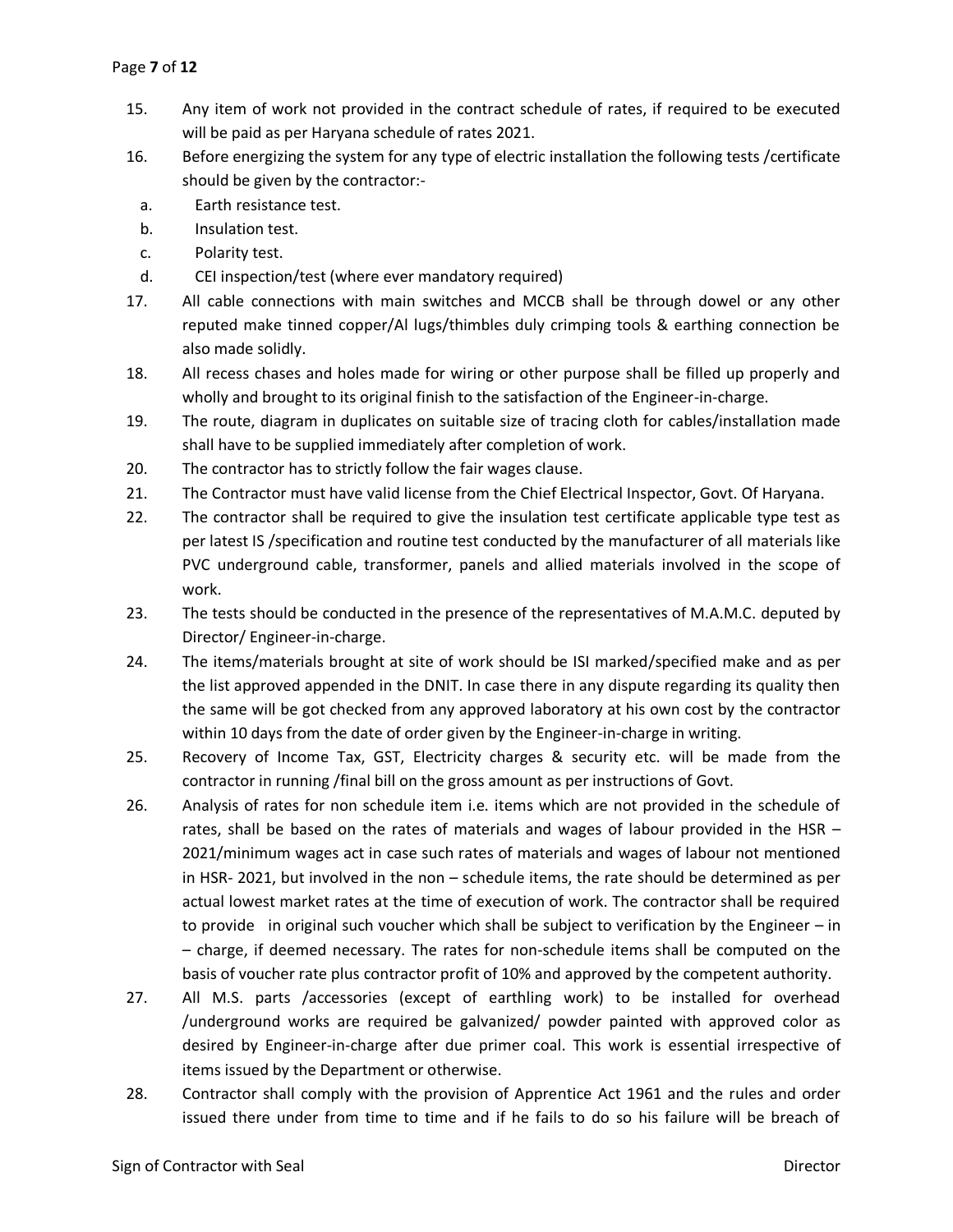contact. The Engineer-in – charge may at his discretion cancel the contract shall also be liable to peculiar liabilities arising on A/c of violation of provision of act by him.

- 29. Transformer, H.T/L.T. Panel, cables and Electrical items shall be got inspected /approved by the Engineer-in-charge or his authorized representative before installation at site. Inspecting authority /approving Authority may get test/inspect the above item at the works of manufactures firm on the cost of the Contractor i.e. pre-dispatch inspection.
- 30. Contractor shall be responsible for getting the electrical installation inspected from Chief Electrical Inspector, Haryana/ Pollution Control Board, Haryana, wherever applicable and he will also make necessary payment of fees for this purpose MAMC will however render necessary assistance to the contractor in this regard.
- 31. All testing charges of various equipments if required by any electricity authorities/ Pollution Control Board shall be borne by the contractor.
- 32. The contractor shall submit original manufacturer test reports, type test, routine test as per applicable IS in respect of Transformer, HT/LT panel, cable and major materials.
- 33. After completion of the work, a complete drawing showing connections to the various equipments is to be prepared by the contractor and to be submitted to the department along with the final bill of the work.
- 34. The contractor shall not be entitled for any payment on account of work done by him till he signs the contract agreement.
- 35. MAMC is not responsible for arranging any material whatsoever and contractor will have to complete the work within time. Non – availability of material OR delay in consignment will not be entertained to as an excuse for extension for time for completion of work except any force majeure.
- 36. If any make of the items is not specified /miss-specified, any ambiguity or inconsistency that can be clarified from the Engineer-in-charge of the work and the decision of the Engineer will be final.
- 37. The tender shall remain valid for 90 days from the date of opening with the issue of allotment letter to the contractor within the validity period, the contractor agreement will stand concluded even without signing of the contract agreement .In case the contractor fails to commence the work, his earnest money will be forfeited and action under clause 2 &3 will also be taken against him. In case the contractor withdraws or amend his offer before allotment letter his earnest money will be forfeit. He will also be liable to be debarred /black listed in both the cases.
- 38. Tender quotations which are dependent upon the quotations of other tender shall be summarily rejected.
- 39. The actual quantities of the work completed successfully and accepted shall be paid.
- 40. AUTHORITY OF THE PERSON SIGNING THE CONTRACT ON BEHALF OF THESUPPLIER:-The person who has signed these Tender papers (including the terms and conditions) has got authority to sign on behalf of the supplier. It is discovered at any time that the person so signing had no authority to do so, the purchaser without prejudice to any other right or remedy available to him may, cancel the contract and hold such person liable to the purchaser for all costs and damages arising from the cancellation of the contract including any loss which the purchaser may sustain on account of such purchase.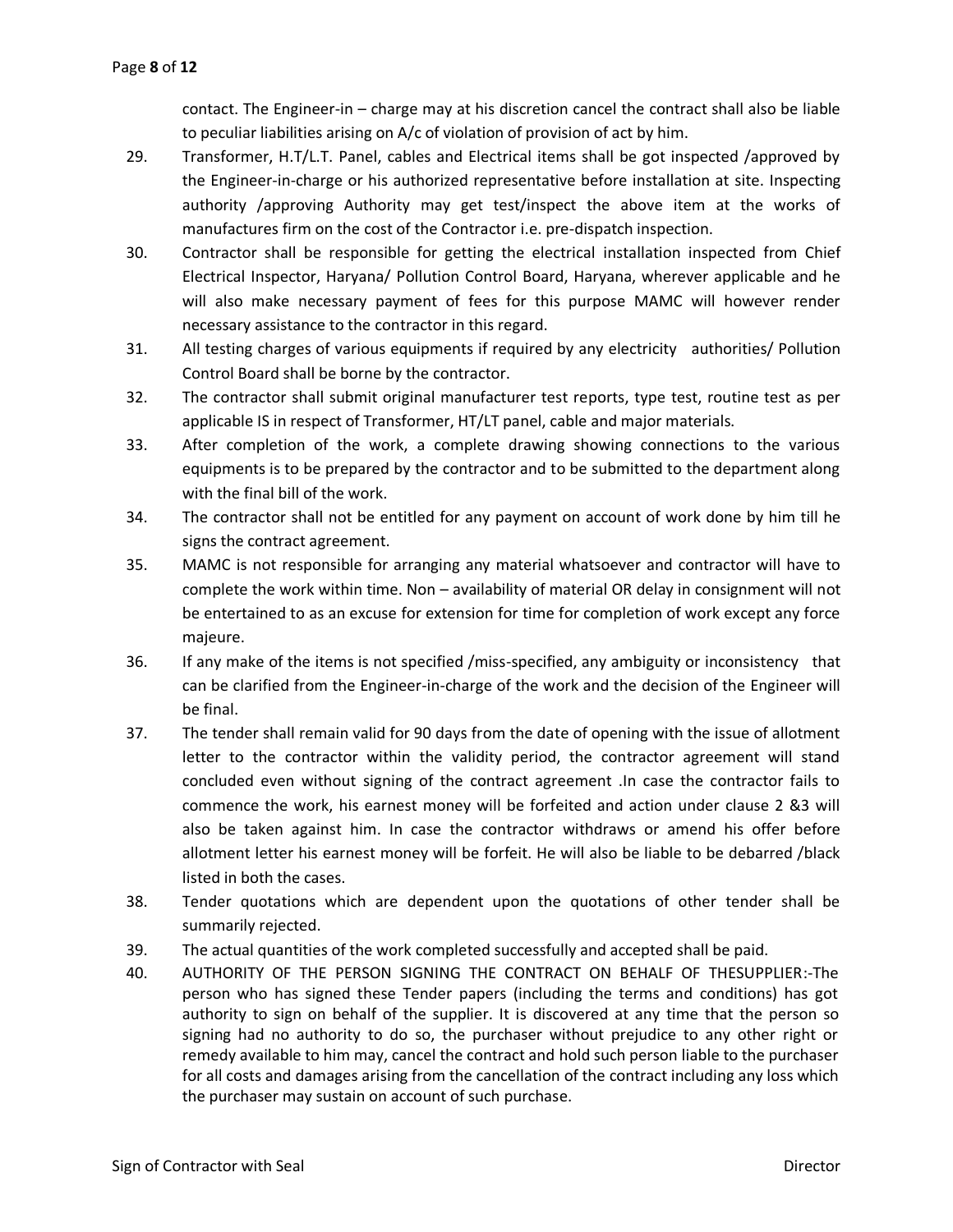41. TESTS AND INSPECTION: The material shall be inspected and tested by the purchaser or his authorized agent before dispatch unless dispensed with in writing by the purchaser. The Supplier shall give to the purchaser at least 10 days advance notice from the date of readiness of material for such inspection and test.

METHOD OF TESTING: The Purchaser or his authorized agent shall have the right to put all the material or part thereof to such tests as he may think fit and proper. The supplier shall not be entitled to object on any ground whatsoever to the method of testing by the purchaser or his authorized agent.

REMOVAL OF REJECTED MATERIAL: If any material is rejected by the Purchaser or his authorized agent after tests and inspection or by the consignee, the material so rejected shall be removed from the premises of rejection by the supplier at his own cost. Such rejected material shall under all circumstances lie at the risk of the Supplier from the moment of such rejection; and if such material is not removed by the Supplier within a period of 5 days, from the date of notice given by the consignee/Purchasing Department for lifting of such material, Purchaser or his authorized Agent or consignee may dispose of such material in any way at the Supplier's risk and cost and retain such portion of the proceeds as may be necessary to cover any expense incurred in connection with such disposal and shall also be entitled to recover handling and storage charges for the period during which the rejected material is not removed.

POST RECEIPT INSPECTION: The material after receipt in the stores of the MAMC shall be subjected to inspection for its conformity to the specification by a representative of the MAMC in the presence of representative of the contractor/supplier after issuance of e-mail notice/telephonic communication to the supplier/ contractor. In case the firm fails to depute a representative on the specified date, the MAMC would be free to get the material checked in the absence of firm's representative for which the firm would have no reason to protest at any stage and would be fully responsible of the outcome.

- 42. Contractor must carefully study the technical specifications and general terms and conditions before preparation of tender. All terms and conditions of NIT and Corrigendum shall be applicable.
- 43. All tenders/offers will be regarded as constituting an offer or offers open to acceptance in whole or in part until the last date of validity as prescribed in the notice inviting tenders or as indicated by the Contractor in his tender/offer, whichever be later.
- 44. The price must be quoted in Indian Rupees and any mistake in calculating the rupee price will not justify the claim for increase in prices
- 45. Authenticated documents to prove authority of signatory (legal power of attorney in favor of signatory) must be uploaded. Memorandum of article and Memorandum of association of the firm, if applicable, shall also be uploaded with the tender
- 46. The deviations in Technical & Commercial terms and Conditions, if any, must be brought out clearly failing which it will be presumed that the same are acceptable in to-to.
- 47. Contractor/s shall submit their offer in an ambiguous free wording failing which MAMC interpretation will be final
- 48. The revision of price bid after opening of Part-I i.e. technical and commercial part of the tender is not allowed. In case of withdrawing the same within the validity period, EMD shall be forfeited
- 49. Arithmetical Errors: in case of any inconsistency in the prices furnished, the purchaser shall be entitled to consider the lowest prices for the purpose of evaluation and award of contract.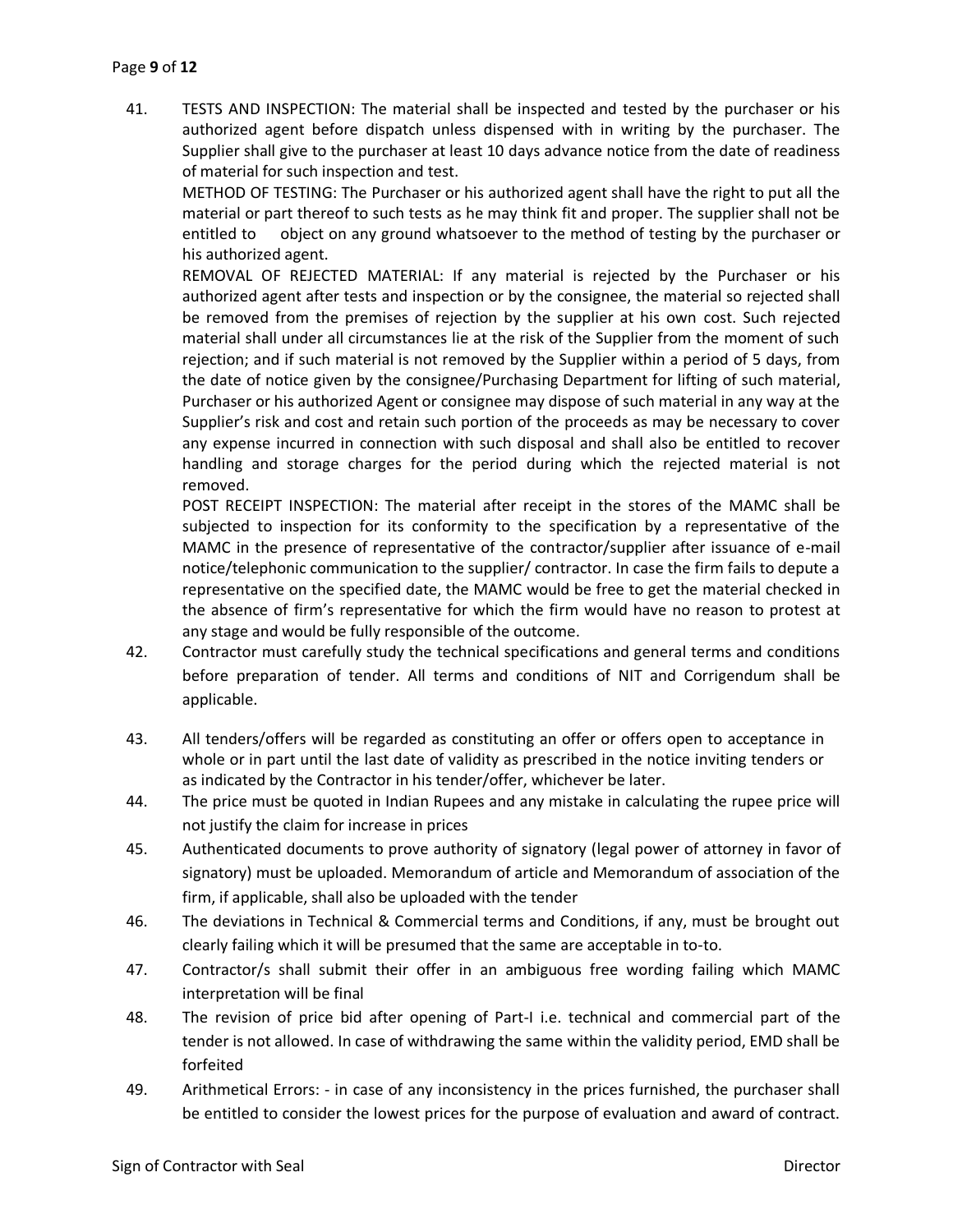All arithmetical errors will be rectified on the basis of the unit price or total price (in figures and in words) whichever is more beneficial to the purchaser/MAMC.

50. Material offered should be strictly according to the technical specification attached with the tender documents as laid down in Annexure-A & Annexure-D to the Terms and conditions of the contract. Unless a deviation in the specifications given in Annexure 'D' is pointed out by the Contractor specifically, it will be presumed that Offer/tender conforms to the specifications as laid down in Annexure 'A'& 'D'.

In case of any ambiguity in the MAMC technical Specification, the provision of relevant IS with latest amendment will prevail. The Director, MAMC shall be the deciding authority in such cases.

- 51. EMD is liable to be forfeited in case of evidence of cartel formation by the bidder(s). The provision for penal action in case of cartel formation by the bidders shall be as per clause No. 9 of policy (guidelines) issued by the State Govt. vide G.O No. 2/2/2010-41 BII dated 28.5.2010.
- 52. The Contractor must submit a hard copy of all the documents related to part-I ( i.e. technocommercial terms and conditions, where the tender is invited in two parts) uploaded on the site for the said tender duly certifying that these documents are same as uploaded on designated website, within 4 days of opening of part-I. (All affidavit & undertakings should be submitted in original with hard copy).
- 53. Submission of Quality Assurance Procedure:-The Vendor / Contractor at the time of submission of the drawings for approval from MAMC is also required to submit a Quality Assurance Procedure (QAP) of the materials to be supplied for review and approval. In this QAP, the vendor / contractor shall clearly indicate the quality measures being taken by the manufacturer to maintain the quality of the finished product. The drawings/QAP once approved shall not be required to be submitted for approval again.
	- i) Tests being performed on the raw material purchased by manufacturer for manufacturing of the finished product.
	- ii) Tests being conducted during manufacturing of the product (In process testing).
	- iii) Tests which shall be done on the finished product at the time of pre-dispatch inspection.
	- iv) Test results assured by the vendor.
	- v) Tests procedure followed for the inspection with full details of test setup etc.

 The Inspection shall be carried out on the basis of the approved QAP. All the details provided by the vendor / contractor shall be verified by MAMC / Third Party during the inspection and if any deviation is found from the approved documents, it will be noted in the inspection report.

54. Only those firms who have not been blacklisted by any State Govt. or any State/Central Govt. Power Utility in India on the date of issuance of NIT shall be entitled to submit the tenders. The firm shall submit an affidavit of non-blacklisting on the non-judicial stamp paper of the appropriate value duly attested by Notary public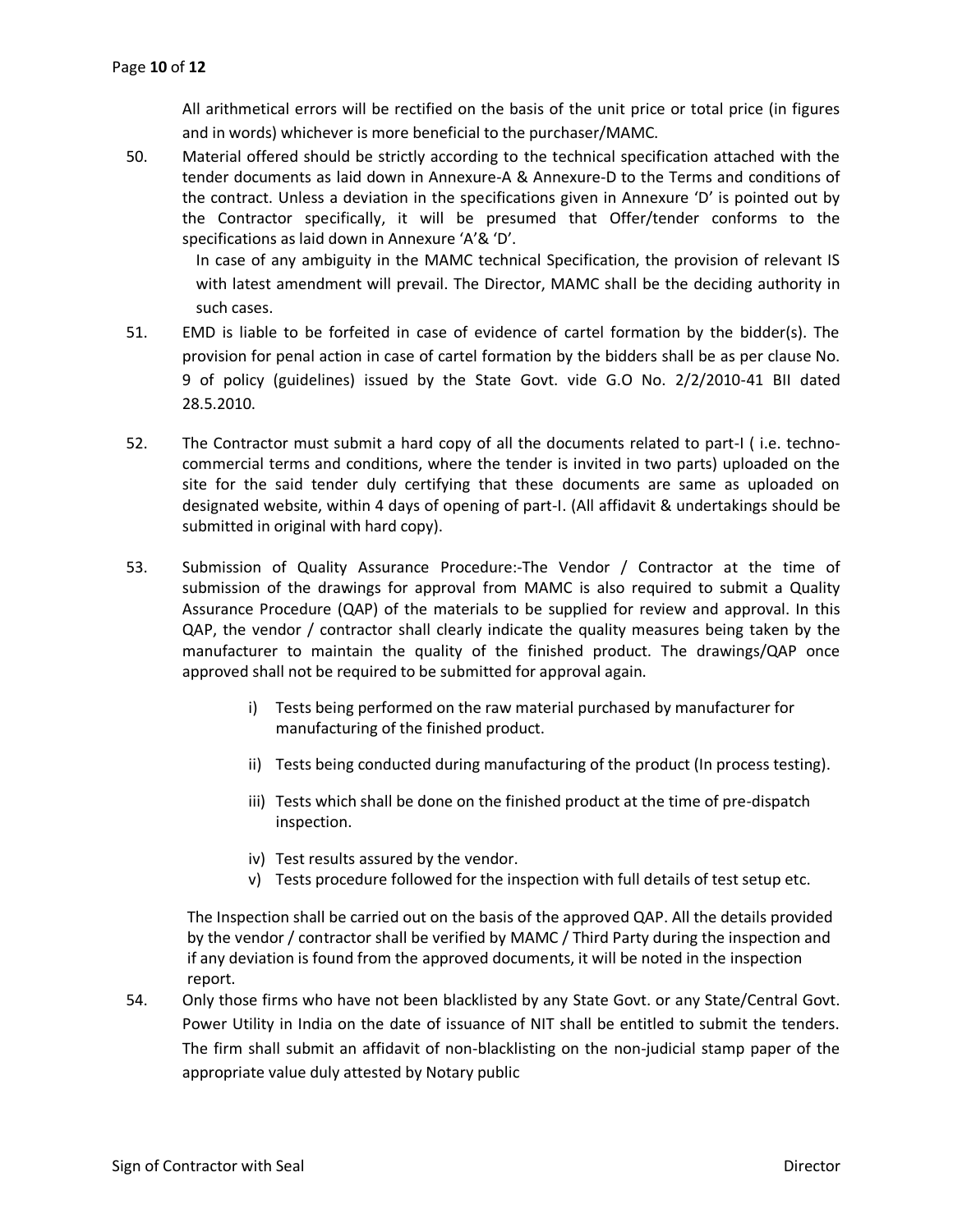- 55. Safe custody of all machinery and equipment supply by the contractor shall be his own responsibility till the final taking over by the M.A.M.C., Agroha. The contractor shall be fully responsible for any loss of equipments and his manpower/labour during execution of this work.
- 56. The contractor shall operate the D/TF and AMF/ATS Panel for a period of 15 days after it is energized the date of taking over the equipments shall be reckoned after its trouble free operation during the running period.
- 57. Warranty:- Contractor shall provide guarantee for the smooth functioning of the equipment/material as under:

a) 36 months for the transformer

b) 12 months for other equipment provided under the contract.

In case of any defect during warranty period item/equipment shall be replaced free of cost within a reasonable period as decided by the Director MAMC. However the proportionate amount of the bank guarantee will be refunded (as per Clause 8) after completion of warranty period**.**